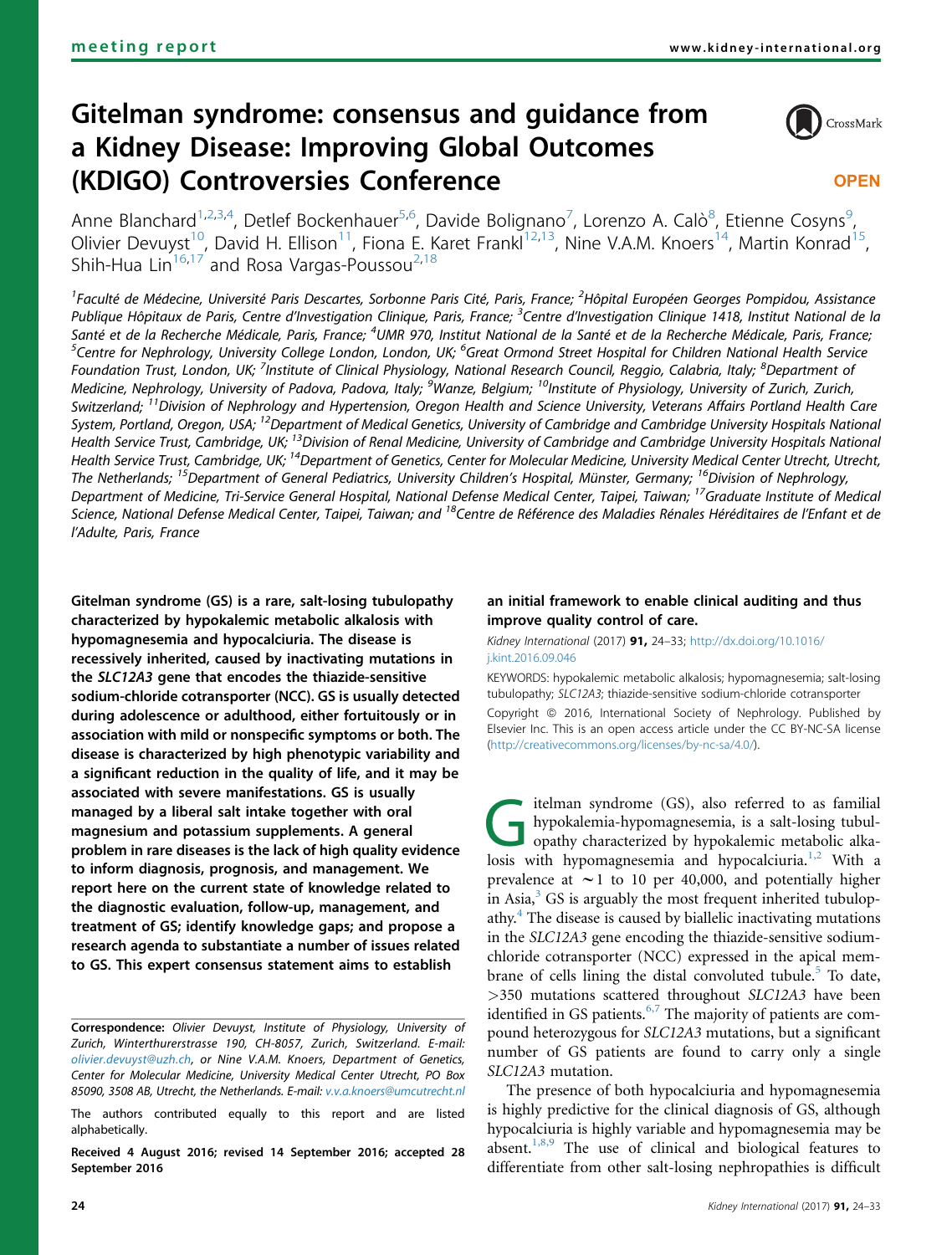<span id="page-1-0"></span>in some cases. A GS-like phenotype, including hypomagnesemia and hypocalciuria, has also been associated with mutations in the CLCNKB gene encoding the chloride channel ClC-Kb, the cause of classic Bartter syndrome ([cBS] or Bartter syndrome type III). The localization of ClC-Kb in the distal convoluted tubule explains the phenotypic overlap with  $GS^{10,11}$  $GS^{10,11}$  $GS^{10,11}$  Genetic testing is increasingly available for GS, but it remains expensive.

GS has long been considered a benign tubulopathy, usually detected during adolescence or adulthood. Indeed, the condition may be asymptomatic or associated with relatively mild or nonspecific symptoms or both such as muscular weakness, fatigue, salt craving, thirst, nocturia, or cramps. However, this view has been challenged by reports emphasizing the phenotypic variability and potential severity of the disease. $12$ Cruz et  $al^{13}$  $al^{13}$  $al^{13}$  showed that GS is associated with a significant reduction in the quality of life—similar to that associated with congestive heart failure or diabetes. Severe manifestations, such as early onset (before age 6 years), growth retardation, chondrocalcinosis, tetany, rhabdomyolysis, seizures, and ventricular arrhythmia have been described.<sup>13-[15](#page-7-0)</sup> Of note, in many reports of severe complications, the diagnosis of GS was established on clinical rather than genetic grounds, potentially creating confusion with related disorders including cBS. Yet, phenotypic variability has also been documented in genetically confirmed GS patients, including in patients with identical SLC12A3 mutations.<sup>[16](#page-7-0)</sup> A combination of genotype, sex, modifier genes, compensatory mechanisms, as well as environmental factors or dietary habits might be involved in such variability. $17$ 

GS is usually managed by a liberal salt (NaCl) intake, together with oral magnesium and potassium supplements. Potassium-sparing diuretics, renin angiotensin system blockers including angiotensin-converting-enzyme inhibitors and angiotensin receptor blockers, and nonsteroidal antiinflammatory drugs are sometimes used. However, evidence supporting the efficacy, tolerability, and safety of these treatment options (either as standalone therapy or in combinations) in GS patients is limited. Information about long-term outcomes in GS is lacking. In particular, long-term consequences such as chondrocalcinosis, chronic kidney disease, secondary hypertension, and cardiac arrhythmias, and management during pregnancy need to be considered.

Despite the insights gained since its genetic elucidation in 1996, much mystery still surrounds GS. Further efforts are needed to substantiate issues including the following: diagnostic criteria and methods; clinical workup and follow-up; phenotypic heterogeneity; nature and severity of the biochemical abnormalities and clinical manifestations; and treatment and long-term consequences of the disease. Therefore, Kidney Disease: Improving Global Outcome (KDIGO) hosted a controversies conference to assess the current state of knowledge related to GS, identify knowledge gaps, and propose a research agenda. This report summarizes the guidance for clinical practice and future research developed at this conference by a global multidisciplinary panel of experts.

# Clinical characteristics and diagnosis

GS presents mainly in adolescents and adults but can also be encountered in children, as early as in the neonatal period.<sup>[15,18](#page-7-0)</sup> The key clinical complaints and manifestations suggesting a diagnosis of GS (Table 1) include the following: salt craving (i.e., preference for salty food or a salted treat during childhood); muscle weakness, fatigue, limited sport performance or endurance; episodes of fainting, cramps, tetany, paresthesia, carpopedal spasms; growth retardation, pubertal delay, short stature; thirst or abnormal drinking behavior; episodes of abdominal pain. Dizziness, vertigo, polyuria, nocturia, palpitations, joint pain, and visual problems may be reported in adults.

The proposed biochemical criteria for suspecting a diagnosis of GS ([Table 2](#page-2-0)) include the following: documented chronic hypokalemia (<3.5 mmol/l) concomitant with inappropriate renal potassium wasting (spot urine, potassiumcreatinine ratio  $>2.0$  mmol/mmol  $[>18$  mmol/g]), in absence of potassium-lowering drugs; metabolic alkalosis; hypomagnesemia (<0.7 mmol/l [<1.70 mg/dl], [Supplementary Table S1]); inappropriate renal magnesium wasting<sup>[19](#page-7-0)</sup> (fractional excretion of magnesium  $>4\%$ );<sup>[19,20](#page-7-0)</sup> hypocalciuria (spot urine, calcium-creatinine ratio <0.2 mmol/mmol [<0.07 mg/mg] in adults, [Supplementary Table S1]; normal ranges of calcium-creatinine ratio are different in children, [Supplementary Table S2]); high renin (activity or plasma levels); fractional excretion of chloride >0.5%; normal or low blood pressure; normal renal ultrasound with absence of nephrocalcinosis or renal abnormalities. If plasma electrolyte levels are normal or close to normal in a patient taking potassium or magnesium supplements or both, these supplements should be stopped for at least 48 hours in order to potentially unmask the abnormalities. Plasma and urine samples should be obtained concomitantly. No evidence supports the need for 24-hour urine collection; spot urine samples are usually sufficient to establish the diagnosis.

Arguments against the diagnosis of GS ([Table 2\)](#page-2-0) include the following: a family history of renal malformations or any

Table 1 | Clinical manifestations encountered in Gitelman syndrome patients

| Most common<br>$(>50\%$ of<br>patients) | Prominent<br>(20% to 50%<br>of patients) | Occasional<br>$(< 20\%)$             | Rare<br>(case reports) |
|-----------------------------------------|------------------------------------------|--------------------------------------|------------------------|
| Salt craving                            | Fainting                                 | Early onset                          | Seizure                |
| Cramps, muscle                          | Polyuria                                 | (before age 6)                       | Ventricular            |
| weakness                                | Arthralgia                               | Failure to thrive                    | tachycardia            |
| Fatigue                                 |                                          | Chondrocalcinosis Growth retardation | Rhabdomyolysis         |
| <b>Dizziness</b>                        | Prolonged                                | Pubertal delay                       | <b>Blurred</b> vision  |
| Nocturia                                | OT interval                              | Vertigo, ataxia                      | Pseudotumor            |
| Thirst, polydipsia Febrile episodes     |                                          | Carpopedal                           | cerebri                |
| Paresthesia,                            |                                          | spasm, tetany                        | Sclerochoroidal        |
| numbness                                |                                          | Vomiting                             | calcifications         |
| Palpitations                            |                                          | Constipation                         |                        |
| Low blood                               |                                          | Enuresis                             |                        |
| pressure                                |                                          | Paralysis                            |                        |

Adapted, with permission, from Devuyst et  $al^{83}$  $al^{83}$  $al^{83}$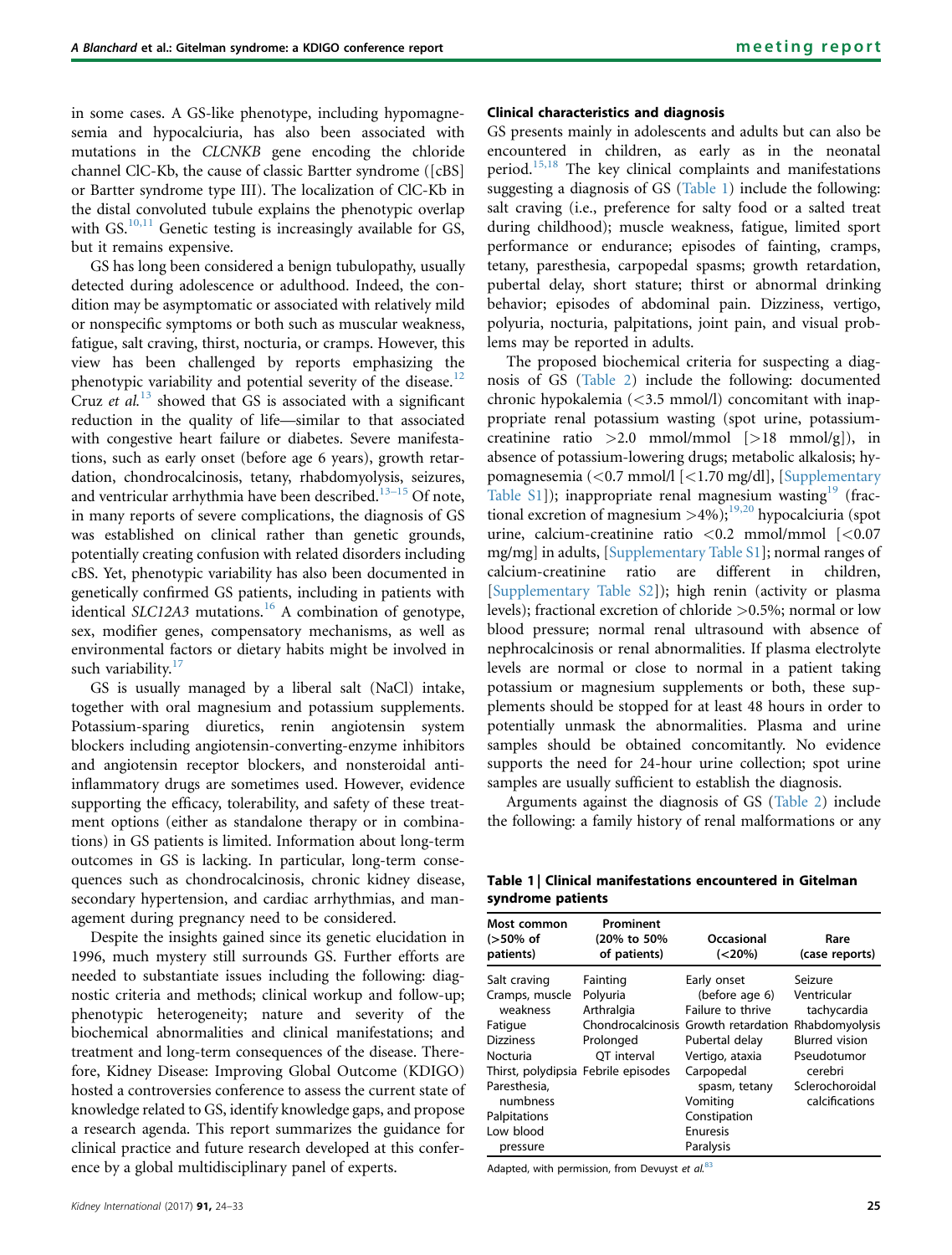#### <span id="page-2-0"></span>Table 2 | Diagnostic criteria for Gitelman syndrome

Criteria for suspecting a diagnosis of GS

- Chronic hypokalemia (<3.5 mmol/l) with inappropriate renal potassium wasting (spot potassium-creatinine ratio >2.0 mmol/ mmol  $[>18$  mmol/q])
- Metabolic alkalosis
- Hypomagnesemia  $(<$ 0.7 mmol/l  $[<$ 1.70 mg/dl]) with inappropriate renal magnesium wasting (fractional excretion of magnesium >4%)
- Hypocalciuria (spot calcium-creatinine ratio <0.2 mmol/mmol [<0.07 mg/mg]) in adults.<sup>a</sup>
- High plasma renin activity or levels
- Fractional excretion of chloride  $> 0.5\%$
- Low or normal-low blood pressure
- Normal renal ultrasound

Features against a diagnosis of GS

Use of thiazide diuretics or laxatives

- Family history of kidney disease transmitted in an autosomal dominant mode
- Absence of hypokalemia (unless renal failure); inconsistent hypokalemia in absence of substitutive therapy
- Absence of metabolic alkalosis (unless coexisting bicarbonate loss or acid gain)
- Low renin values
- Urine: low urinary potassium excretion (spot potassium-creatinine ratio <2.0 mmol/mmol [<18 mmol/g]); hypercalciuria
- Hypertension, $c$  manifestations of increased extracellular fluid volume Renal ultrasound: nephrocalcinosis, nephrolithiasis, unilateral
- kidneys, cystic kidneys
- Prenatal history of polyhydramnios, hyperechogenic kidneys
- Presentation before age 3 years

Criteria for establishing a diagnosis of GS

kidney disease dominantly transmitted; the presence of a renal malformation (e.g., unilateral kidneys, polycystic kidneys, etc.); a history of polyhydramnios or hyperechogenic fetal kidneys; presentation before age 3 years; chronic use of diuretics or laxatives; lack of hypokalemia or inconsistent hypokalemia in absence of substitutive therapy; long history of hypertension; manifestations of increased extracellular fluid volume. Of note, the presence of arterial hypertension does not exclude the diagnosis of GS in adults. $21,22$ 

Confirmation of clinically suspected GS rests on genetic testing, which should be offered to all subjects. The diagnosis of GS is proven by identification of biallelic inactivating SLC12A3 mutations. In view of the rapid progress of genetic testing, hydrochlorothiazide testing is no longer recommended as a diagnostic tool in GS because of the related risks: when it is used diagnostically (i.e., to differentiate from Bartter syndrome), there is a risk of acute volume depletion in subjects with loop of Henle defect.<sup>[8](#page-7-0)</sup> Other limitations include testing in children or in patients taking medications affecting tubular transport processes. Hydrochlorothiazide in general may also induce acute interstitial nephritis and hypersensitivity reactions. Unless specific manifestations (e.g., significant proteinuria) are encountered, a renal biopsy is not necessary for the diagnosis of GS.

The differential diagnosis of GS includes cBS. The latter is more likely when the presentation occurs at young age (<3 years), with failure to thrive, polyuria, and normal plasma magnesium levels. However, cBS and GS may be clinically indistinguishable.<sup>[10,11,23](#page-7-0)</sup> Mutations in the HNF1B gene encoding the transcription factor HNF1- $\beta$  can mimic the electrolyte abnormalities (particularly hypomagnesemia) encountered in GS. The presence of maturity onset diabetes of the young, early chronic kidney disease, family history compatible with a dominant mode of inheritance, abnormal liver enzymes, renal or urogenital malformations or kidney cysts should point to HNF1B-related disorders. HNF1B mutations can occur in the heterozygous state, either inherited or de novo, and comprise point mutations as well as whole gene deletions. $24$  Approximately 50% of patients develop hypomagnesemia due to renal magnesium wasting, often accompanied by hypocalciuria, indicating that the distal convoluted tubule is involved.<sup>[25](#page-8-0)</sup> Mutations in the  $KCNJ10$ gene coding for the inwardly rectifying potassium channel KCNJ10/Kir4.1 cause an autosomal recessive disorder characterized by epilepsy, ataxia, sensorineural deafness, and tubulopathy (or EAST syndrome). The extrarenal features of EAST syndrome allow it to be distinguished from  $GS<sup>26</sup>$  $GS<sup>26</sup>$  $GS<sup>26</sup>$ 

The differential diagnosis of GS also includes diuretic and/ or laxative abuse, which is unusual in children, and chronic vomiting. Measurement of urinary chloride (e.g., < 25 mEq/l for surreptitious vomiting) and a urine screen for diuretics (e.g., by mass spectrometry) can help exclude GS in these patients.<sup>[27](#page-8-0)</sup> The association of hypokalemic metabolic alkalosis with hyperreninemic secondary aldosteronism is also found in other familial disorders affecting the kidneys or the gastrointestinal tract, or it can be acquired. For example, patients with cystic fibrosis are prone to develop episodes of hyponatremic, hypochloremic dehydration with metabolic alkalosis.<sup>[28](#page-8-0)</sup> GS-like manifestations have been reported as a rare complication of the use of cisplatin.<sup>[29](#page-8-0)</sup> Autoimmune disorders may cause renal tubular disorders, potentially due to autoantibodies against tubular components.<sup>[30](#page-8-0)</sup> Typical features of GS have been associated with autoimmune disorders including iritis and arthritis $31$  and Sjögren syndrome.<sup>[32](#page-8-0)</sup>

Because of its rarity, GS may not be suspected as a distinct entity. As the clinical manifestations may be nonspecific, the disease is often discovered fortuitously during biochemical workup. The value of checking plasma potassium and magnesium levels in the workup of indirectly related conditions such as epilepsy, growth retardation, pubertal delay, and neuromuscular disorders should be stressed.

# Clinical manifestations and workup

Most of the clinical problems in GS are linked to electrolyte disturbances, in particular chronic salt loss, hypokalemia, or

<sup>•</sup> Identification of biallelic inactivating mutations in SLC12A3

GS, Gitelman syndrome.

Listed are typical features arguing for or against a diagnosis of GS based on published evidence and collective clinical experience. Features in an individual patient may vary and ultimately the diagnosis rests on genetic testing. Thus, age of onset before 3 years of age has been reported, as has hypertension (in middle-aged and elderly patients with GS) and renal cysts.<sup>8</sup>

<sup>&</sup>lt;sup>a</sup>Normal calciuria ranges are different in children due to lower creatinine excretion (see Supplementary Table S2).

<sup>&</sup>lt;sup>b</sup>The value of fractional excretion of chloride is based on expert opinion (high variability of urinary chloride alone) and requires verification from published clinical observations.

<sup>&</sup>lt;sup>c</sup>Hypertension and presentation before age 3 years do not exclude GS (see text).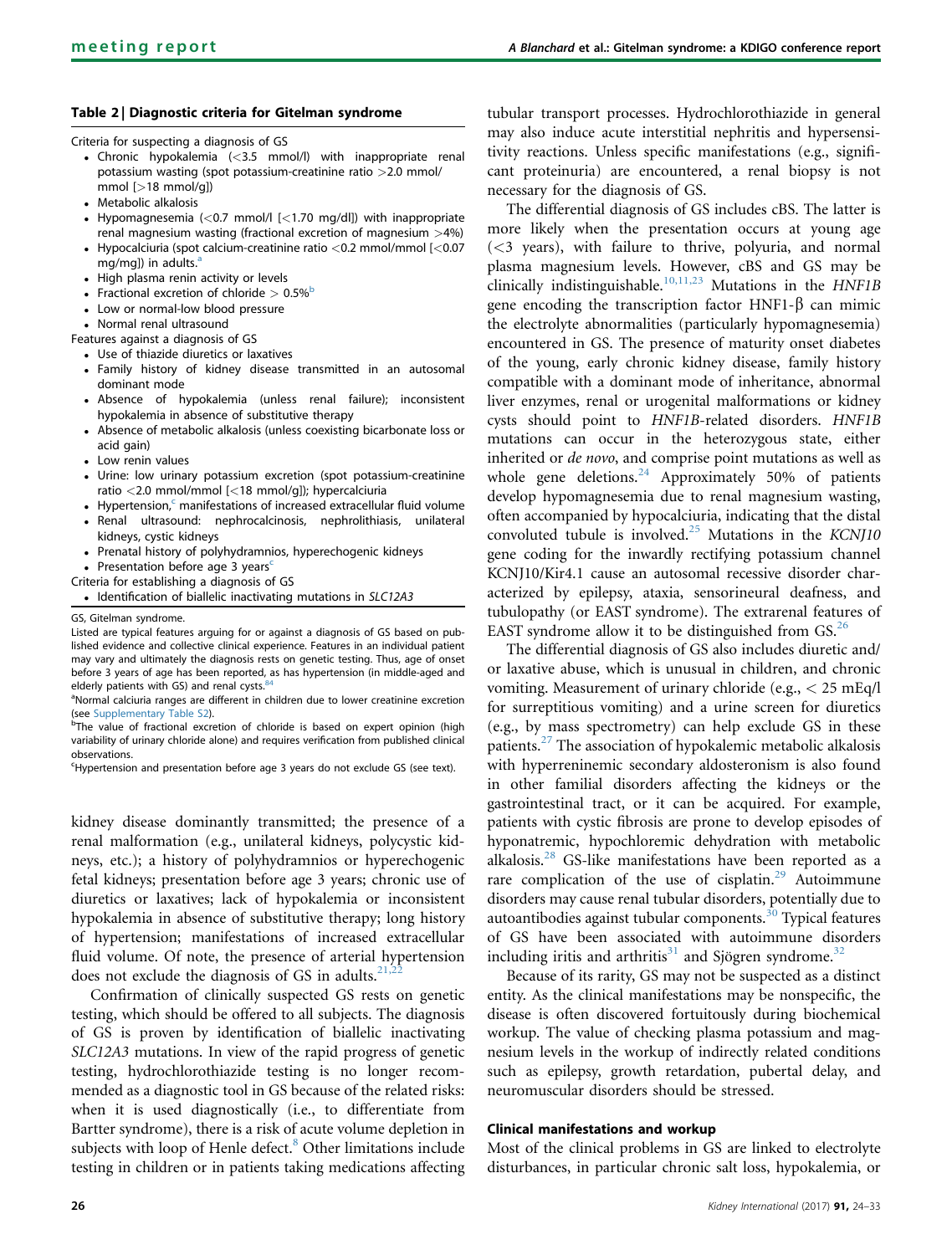hypomagnesemia, or a combination of these. Increasing awareness of the disease is reflected by an increased number of patients identified, favoring the report of rare complications [\(Table 1\)](#page-1-0) that should warrant the appropriate workup.

Because GS originates from the distal convoluted tubule, the salt and water losses in GS patients are less pronounced than in antenatal BS or cBS because urinary concentrating ability is largely intact. GS patients are often asymptomatic or present with symptoms such as muscle weakness, fatigue, salt craving, thirst, nocturia, constipation, cramps, carpopedal spasms, or tetanic episodes triggered by hypomagnesemia.[33,34](#page-8-0) Blood pressure is typically low, particularly for patients with severe hypokalemia and hypomagnesemia.<sup>[35](#page-8-0)</sup> Complications of GS include chondrocalcinosis $36$  and sclerochoroidal calcifications. $37$  This is because magnesium ions increase the solubility of calcium pyrophosphate crystals and are important activators for tissue-nonspecific alkaline phosphatase, which hydrolyzes pyrophosphates (PPi) into inorganic phosphate (Pi), hence hypomagnesemia may promote the formation of calcium pyrophosphate crystals in joints and sclera.<sup>[38](#page-8-0)</sup> In addition, increased renal calcium reabsorption may contribute to calcium deposition, and patients with GS have higher bone mineral density, similar to chronic thiazide treatment, associated with a decreased rate of bone remodeling.<sup>[39,40](#page-8-0)</sup> They may also present with growth retardation, pubertal delay, and short stature, reflecting an alteration in the growth hormone/insulin-like growth factor I axis or pleiotropic effects resulting from the biochemical disturbance.<sup>41</sup> Hypokalemic rhabdomyolysis has been re-ported in several GS patients.<sup>[42](#page-8-0)</sup>

Ultrasound or X-ray examination should be performed in case of specific complaints that are suggestive of chondrocalcinosis. Ophthalmology examination is indicated when sclerochoroidal calcifications are suspected.<sup>[37](#page-8-0)</sup>

Potassium and magnesium depletion prolong the duration of the action potential in cardiomyocytes, resulting in prolonged QT interval in  $\sim$  50% of the patients, which could lead to an increased risk for ventricular arrhythmias.<sup>[43,44](#page-8-0)</sup> GS patients who presented with long runs of ventricular tachycardia have been reported. $14$  Given isolated reports on cardiac arrhythmias, long QT and sudden death in GS, an electrocardiogram (ECG) should be performed at rest to assess rhythm and QT duration. A further cardiology workup (e.g., Holter, stress ECG) is indicated where patients complain of palpitations or syncope, or if the ECG abnormalities persist despite attempted improvement of the biochemical abnormalities.<sup>[45](#page-8-0)</sup>

Patients with GS may present glucose intolerance or insulin resistance or both secondary to chronic hypomagnesemia and hypokalemia[.46](#page-8-0) Nevertheless, increased insulin sensitivity and protection from atherogenesis due to blunted angiotensin II signaling and reduced oxidative stress have also been reported.<sup>[47,48](#page-8-0)</sup>

Reports suggest that GS may be associated with glomerular proteinuria due to abnormalities of the glomerular basement membrane.<sup>[22,49](#page-7-0)</sup> Chronic kidney disease might develop in GS patients due to either chronic hypokalemia, which is associated with tubulointerstitial nephritis, tubule vacuolization, and cystic changes, or volume depletion and increased reninangiotensin-aldosterone, which may contribute to renal damage and fibrosis.<sup>21,50,51</sup>

Many patients with GS present with abdominal pain, which may be due to intestinal paresis because of hypokalemia or intolerability of potassium and magnesium supplementation. These complaints should be investigated appropriately and treated accordingly. Impaired renal phosphate handling $52$  has also been reported.

# Genetic testing

The detection of biallelic inactivating SLC12A3 mutations is crucial for the diagnosis of GS. The analytical sensitivity (i.e., the proportion of positive tests if 2 mutations in the SLC12A3 exons or exon-intron boundaries are present) and specificity (i.e., proportion of negative tests if 2 mutations in SLC12A3 are not present) of genetic testing for GS is 90% to 100% and 100%, respectively. Because there are GS patients who do not have 2 mutations in SLC12A3 (i.e., a mutation in the noncoding regions or in another gene, which are not included in the test), the clinical sensitivity (proportion of positive tests if the disease is present) is 65% to 80%, depending on the genetic methods used.<sup>[7,12,50,53](#page-7-0)-55</sup> Pathogenic SLC12A3 mutations include larger rearrangements (deletions), which can be picked up by multiplex ligation-dependent probe amplification, $\frac{7}{7}$  $\frac{7}{7}$  $\frac{7}{7}$  and intronic mutations, which can be screened for by cDNA analysis of lymphocytes.<sup>[50,56](#page-8-0)</sup> As genetic testing becomes more accessible and comprehensive, it should be offered to all patients with a clinical suspicion of GS (minimal criteria). It should be performed in a laboratory accredited for diagnostic genetic testing.

The use of a next generation sequencing–based gene panel to parallel sequence (in 1 test) all genes that are relevant in the differential diagnosis of GS is recommended. Different next generation sequencing gene panels are available; it should at least include the SLC12A3, CLCNKB, and HNF1B genes. If only a single variant has been identified by next generation sequencing panel sequencing, the analysis should be complemented with a test for a deletion (multiplex ligationdependent probe amplification) on the other allele. If Sanger sequencing is the only available technique in the diagnostic lab, sequential testing of SLC12A3, CLCNKB, and HNF1B should be performed, and if necessary complemented by multiplex ligation-dependent probe amplification testing for these genes.

It must be kept in mind that in 15% to 20% of patients,  $7,57$ even after multiplex ligation-dependent probe amplification analysis, only 1 pathogenic mutation is discovered.<sup>7</sup> In these cases, mutations in regulatory regions including introns of SLC12A3 or in another gene might be the underlying second molecular defect. At present, these mutations are only searched for in specific cases (e.g., severe cases, Asian background, genetic counseling purposes), but this may change with dissemination of next generation sequencing techniques in diagnostic labs.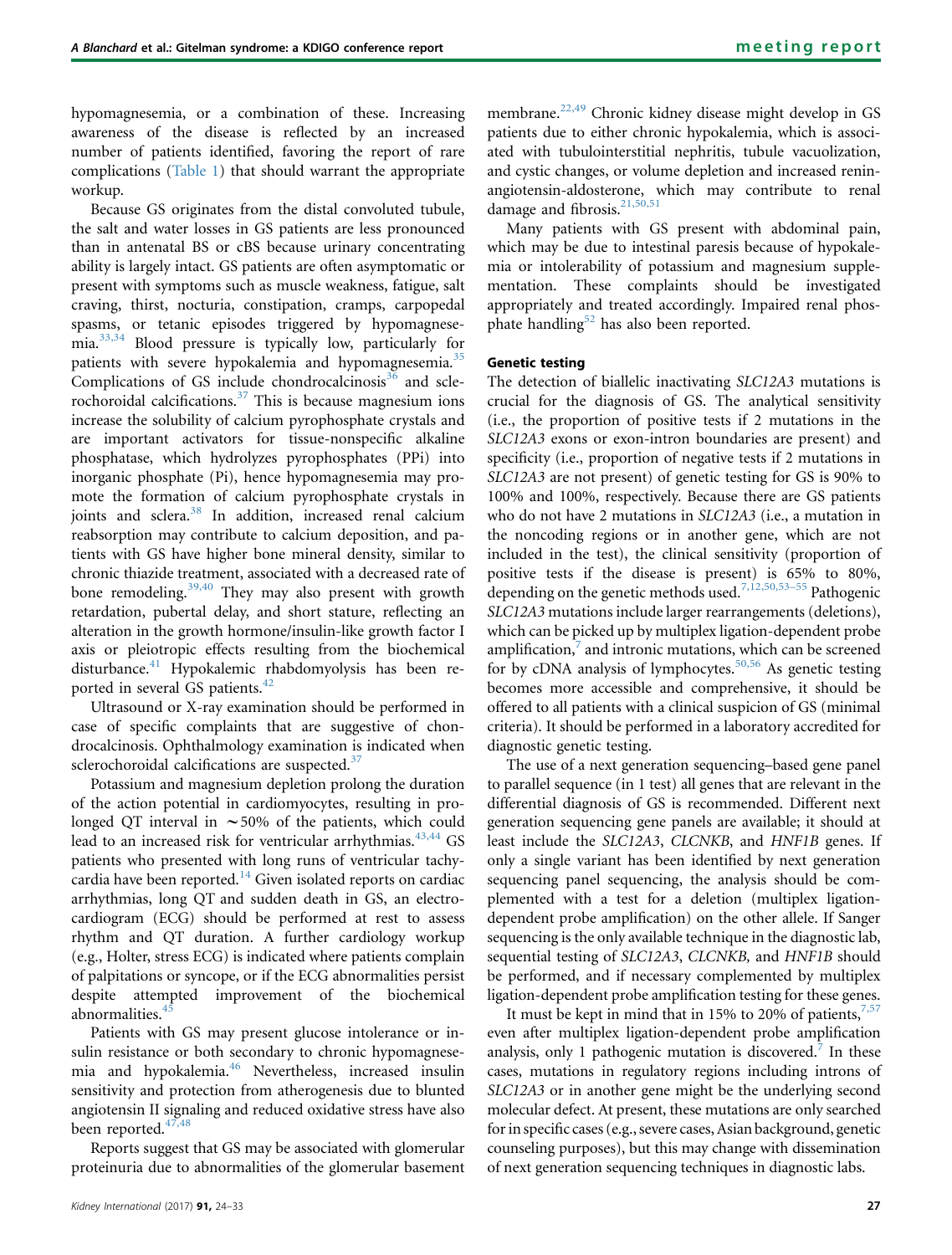Genetic counseling should be offered to any patient with GS and to parents with a young child suffering from the disease. This counseling could discuss testing of parents, siblings and partner. Prenatal diagnosis and preimplantation genetic diagnosis are technically feasible when 2 pathogenic SLC12A3 mutations have been identified. In our experience, these tests have not been asked for because of the good prognosis in the majority of GS patients. In very severe cases, the possible use of these predictive tests could be potentially discussed.

In the near future, whole exome sequencing and whole genome sequencing, followed by targeted analysis, will become the genetic tests of preference in many patients with a presumed genetic disorder. Careful genetic counseling and specific informed consent should always precede those genetic screening tests.<sup>[58](#page-8-0)</sup> It is important to note that with the increasing availability of new-population–based genetic data and functional studies, the classification of variants may change: the pathogenicity of previously disease-associated genetic variants could be questioned and, vice versa, variants of previously unknown significance could be confirmed as pathogenic.<sup>[59](#page-8-0)</sup> Diagnostic laboratories should take into account the evolving population and consider in vitro studies to interpret patient results appropriately.<sup>[60](#page-8-0)</sup>

## Treatment

Because GS is caused by a primary defect in a sodiumchloride cotransporter, ad libitum NaCl intake should be strongly advocated. We recommend to encourage patients to follow their propensity for salt consumption. As yet, the potential benefit of pharmacological NaCl supplements added to liberal salt intake has not been tested.

Individualized lifelong oral potassium or magnesium supplementation or both is the mainstay of treatment for patients with GS. In the presence of hypomagnesemia, magnesium supplementation should be considered first, because magnesium repletion will facilitate potassium repletion and reduce the risk of tetany and other complications.<sup>19,33</sup>

Many symptoms are improved by potassium or magnesium supplementation or both, but there is no evidence correlating the severity of blood levels with the intensity of symptoms. A reasonable target for potassium may be 3.0 mmol/l and magnesium 0.6 mmol/l (1.46 mg/dl). Achieving these targets can be difficult in some patients and supplementation with large doses may result in serious side effects including gastric ulcers, vomiting, or diarrhea with worsening biochemistries. An individual balance between improvement in blood values and side effects should be established. Realistic target values may be lower for some patients and may also change with time. Adherence to the supplementation may be influenced by cost—because variable reimbursement policies exist in different countries.

Potassium supplements should be given as chloride (KCl) because chloride is the main anion lost in the urine and patients are alkalotic. A starting dose of  $\geq 40$  mmol KCl (1–2 mmol/kg in children), in divided doses throughout the day, is suggested. Potassium supplements should not be taken on an empty stomach to minimize gastrointestinal irritation or damage. KCl supplements can be administered in water, as syrup, or in a slow-release formulation according to each patient's preference. The dose will be titrated individually (side effects vs. symptoms), knowing that the maintenance dose may be high. Potassium-rich foods should be recommended, with the caution that some of them contain high carbohydrates and calories (Supplementary Table S3).

Intravenous KCl may be necessary either when the patient cannot take oral drugs or when the potassium deficit is very severe, causing cardiac arrhythmias, quadriplegia, respiratory failure, or rhabdomyolysis.<sup>[61](#page-8-0)</sup> KCl should be diluted in saline, usually to a concentration of 40 mmol/l. In general, no more than 50 mmol/l should be given through a peripheral vein at a maximum rate of 10 mmol/h, because higher concentrations of potassium are very irritating, resulting in pain and sclerosis of the vein. For central venous lines, the maximum concentration is usually 80 mmol/l with a maximum rate of 20 mmol/h (depending on hypokalemia, ECG monitoring). Beyond 10 mmol/h, the patient should be monitored in a high-dependency environment or area. Severe hyperkalemia may develop when acute renal failure develops in a patient taking exogenous potassium supplementation. $62$ 

Oral administration of magnesium supplements is the preferred way to correct magnesium deficiency, which aggravates hypokalemia and renders it refractory to treatment by potassium.<sup>[63](#page-8-0)</sup> All types of magnesium salts are effective, but their bioavailability is highly variable (Supplementary Table S4), resulting in osmotic diarrhea at high doses.  $64$ Organic salts (e.g., aspartate, citrate, lactate) have a higher bioavailability than magnesium oxide and hydroxide.<sup>[64](#page-8-0)</sup> MgCl<sub>2</sub> will also compensate the urinary loss of chloride. The recommended starting dose is 300 mg/day (12.24 mmol) of elemental magnesium (5 mg/kg in children, i.e., 0.2 mmol/kg), in slow-release tablets when possible. The supplementation should be divided into 2 to 4 doses, preferably with meals. Dosage titration based on blood levels and intestinal tolerance is usually necessary. Persistent diarrhea may mandate a drop in dosage, which paradoxically may improve serum levels thanks to increased bioavailability or decreased intestinal transit time or both.<sup>[65](#page-8-0)</sup> A list of magnesium-rich foods is provided in Supplementary Table S5.

Intravenous infusion of magnesium should be reserved either for patients presenting with acute, severe complications of hypomagnesemia (e.g., tetany, cardiac arrhythmias), or in cases of digestive intolerance to oral supplements. In cases of acute tetany,  $20\%$  MgCl<sub>2</sub> should be administered intravenously (0.1 mmol Mg/kg per dose) and can be repeated every 6 hours. $4$ 

In cases of persistent, symptomatic hypokalemia when supplements are not sufficient despite adherence or when side effects are unacceptable or both, the use of potassium-sparing diuretics,  $66,67$  renin angiotensin system blockers,  $68$  or nonsteroidal anti-inflammatory drugs, such as indomethacin, or a combination of these have been proposed. $69-71$  $69-71$  The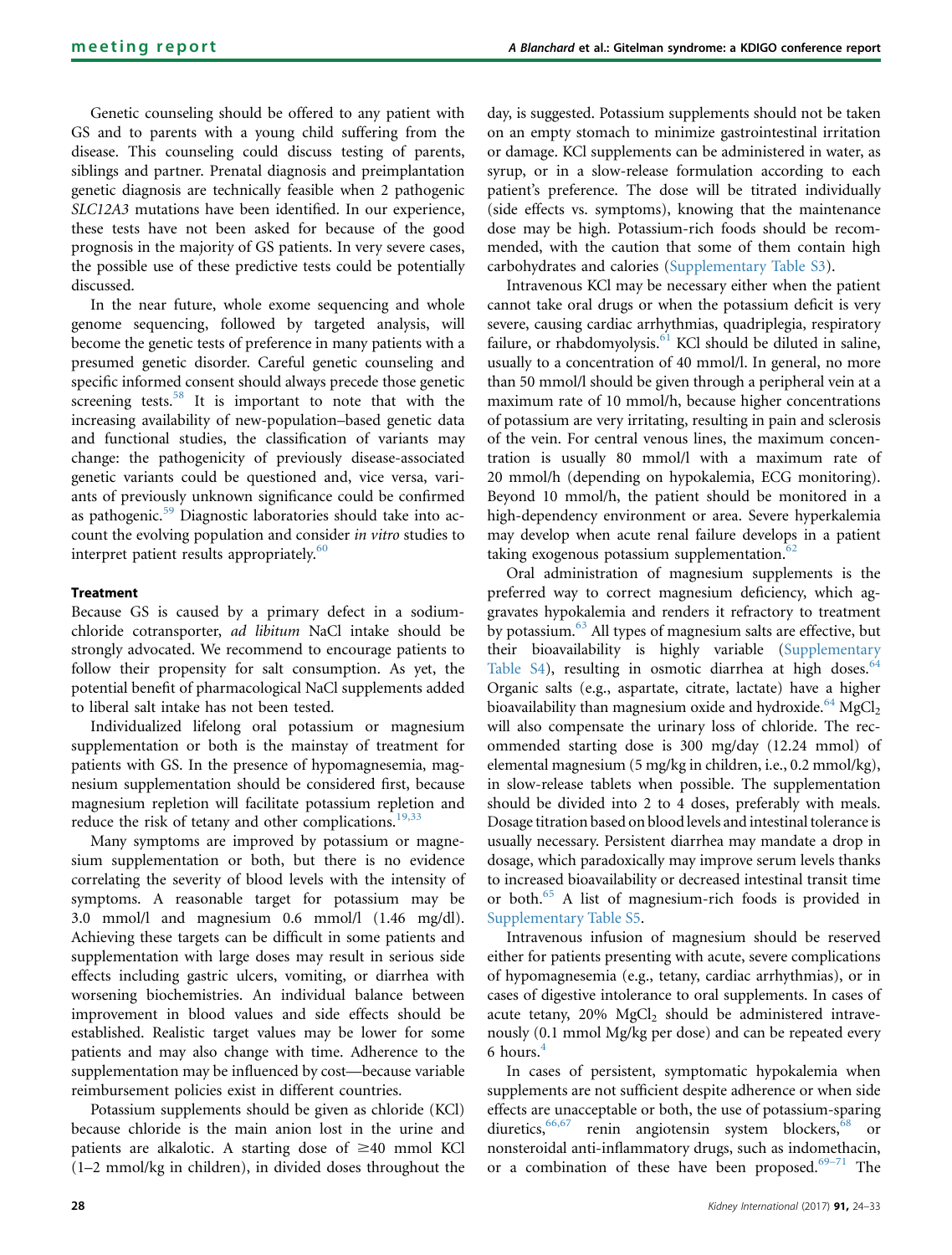potassium-sparing diuretics amiloride, spironolactone, potassium canrenoate, and eplerenone can be useful, both to increase serum potassium levels in patients resistant to supplements and to treat magnesium depletion that is worsened by elevated aldosterone levels.<sup>[66](#page-8-0)</sup> The use of spironolactone is complicated by its antiandrogenic effects such as gynecomastia, hirsutism, erectile dysfunction, and menstrual irregularities, which are particularly difficult in adolescents and young adults. Eplerenone is a selective aldosterone antagonist, with significantly lower affinity for androgen, progesterone, and glucocorticoid receptors in comparison with spironolactone and has therefore no antiandrogenic side effects.[72](#page-8-0) These drugs compound the renal salt wasting and should thus be started cautiously to avoid hypotension. Concomitant salt supplementation should be considered.

The use of renin angiotensin system inhibitors (angiotensin-converting-enzyme inhibitors and angiotensin receptor blockers) has been occasionally reported in the treatment of GS.<sup>[68](#page-8-0)</sup> These drugs also aggravate renal sodium wasting and increase the risk of symptomatic hypovolemia; they should be stopped in case of acute, salt-losing complications, such as vomiting or diarrhea. Prostaglandin synthase inhibitors such as indomethacin are rarely used in GS, because urinary prostaglandin E2 levels in GS are usually normal. Refractory hypokalemia has also been treated with the specific COX-2 inhibitor rofecoxib, $^{71}$  but the use of this drug is limited by its long-term cardiovascular effects.

Recently, an open-label, randomized, crossover study was conducted to compare the efficacy and safety of 6-week treatment with once-daily doses of 75 mg slow-release indomethacin, 150 mg eplerenone, or 20 mg amiloride added to constant potassium and magnesium supplementation in 30 GS patients.<sup>[73](#page-8-0)</sup> Each drug increased plasma potassium concentration by about 0.3 mmol/l. Amiloride and eplerenone aggravated sodium depletion, whereas indomethacin was associated with decreased estimated glomerular filtration rate and caused gastrointestinal intolerance in one-third of subjects. Despite a documented effect on hypokalemia, indomethacin and other nonsteroidal anti-inflammatory drugs should be used with caution due to their short- and longterm gastrointestinal side effects and nephrotoxicity.

A series of drugs should be avoided or used with caution in patients with GS (Table 3). These include drugs slowing sinus rhythm or influencing the QT interval (e.g., negative chronotropic drugs), drugs potentially exacerbating hypomagnesemia (e.g., proton-pump inhibitors, gentamicin, antiviral drugs), and acetazolamide.

The cornerstone of the prevention of chondrocalcinosis is magnesium supplementation. Both oral nonsteroidal antiinflammatory drugs and low-dose oral colchicine are effec-tive systemic treatments for acute chondrocalcinosis.<sup>[74,75](#page-8-0)</sup> Nonsteroidal anti-inflammatory drugs have to be used with caution in GS due to risk of kidney injury, whereas colchicine treatment can increase the laxative effect of oral magnesium supplementation. Intra-articular corticosteroids may be considered in patients in whom other drugs are

## Table 3 | Drugs associated with hypokalemia and hypomagnesemia

| Site of loss                                                            | <b>Drugs</b>                                                                                                                                                         |
|-------------------------------------------------------------------------|----------------------------------------------------------------------------------------------------------------------------------------------------------------------|
| Hypokalemia                                                             |                                                                                                                                                                      |
| Shift from extracellular<br>fluid to intracellular<br>fluid compartment | $\beta$ <sub>2</sub> -receptor agonists<br>Insulin (high dose) with glucose<br>Xanthines (theophylline, caffeine)<br>Verapamil (in overdose)<br>Sodium bicarbonate   |
| Extrarenal                                                              | Laxatives                                                                                                                                                            |
| Renal                                                                   |                                                                                                                                                                      |
| Antimicrobials                                                          | Nafcillin, ampicillin, penicillin, aminoglycosides,<br>amphotericin B, foscarnet                                                                                     |
| <b>Diuretics</b>                                                        | Acetazolamide                                                                                                                                                        |
|                                                                         | Furosemide and other loop diuretics                                                                                                                                  |
|                                                                         | <b>Thiazides</b>                                                                                                                                                     |
|                                                                         | Mannitol                                                                                                                                                             |
| Mineralocorticoids<br>Antiepileptic                                     | Fludrocortisone<br>Topiramate                                                                                                                                        |
| Hypomagnesemia                                                          |                                                                                                                                                                      |
| Extrarenal                                                              | Proton pump inhibitor                                                                                                                                                |
| Renal                                                                   |                                                                                                                                                                      |
| Antimicrobials                                                          | Drug-induced renal Fanconi syndrome:<br>Aminoglycosides (gentamycin, streptomycin,<br>tobramycin), pentamidine, amphotericin B,<br>foscarnet, antiretroviral therapy |
| <b>Diuretics</b>                                                        | Furosemide                                                                                                                                                           |
|                                                                         | Thiazide                                                                                                                                                             |
| Antitumoral                                                             | Cisplatin                                                                                                                                                            |
|                                                                         | Tyrosine kinase inhibitors                                                                                                                                           |
| Immunosuppressants                                                      | Calcineurin inhibitors (cyclosporine, tacrolimus)<br>Mycophenolate                                                                                                   |
|                                                                         | Anti-EGF receptors (cetuximab, panitumumab)                                                                                                                          |

EGF, epidermal growth factor.

See also Sung et al.<sup>85,8</sup>

contraindicated or not tolerated. Intermittent general corticosteroids, as well as methotrexate, have been proposed for patients with severe chondrocalcinosis.<sup>[76](#page-9-0)</sup>

### Management and follow-up

The management of GS should be individualized, with appropriate change with time and demands. At least annual follow-up in a nephrology clinic to monitor potential complications and evolution is advocated. The symptoms may increase with aging, irrespective of the control of hypokalemia. The latter may be easier after menopause. Patients should be educated about side effects of the supplements, in particular abdominal pain and diarrhea induced by magnesium salts and gastric irritation from potassium chloride. Physicians also should be attentive to other factors that could hamper adherence to the supplements, including socioeconomic difficulties, lack of reimbursement, adolescence, transition period, work conditions, etc. The transition phase between pediatric and adult care is particularly important.

Long-term studies are needed to assess the natural history of GS and the individual risks of chronic hypokalemia and hypomagnesemia in terms of metabolic syndrome, cardiac arrhythmias, chronic kidney disease, blood pressure control,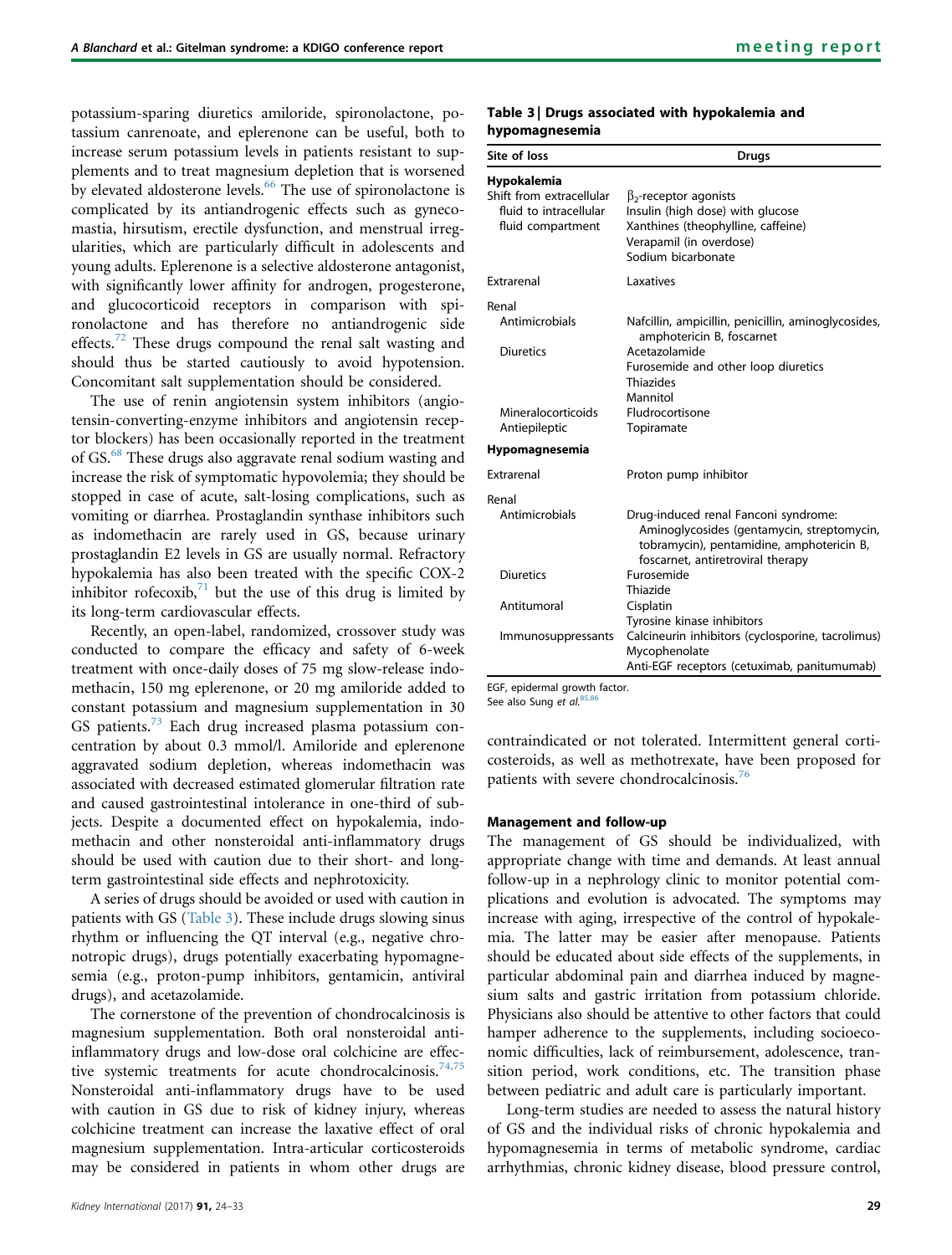<span id="page-6-0"></span>and propensity to develop chondrocalcinosis. To date, there is no evidence that GS affects life expectancy.

The known aggravation of hypokalemia and hypomagnesemia during pregnancy requires the early institution of a joint management plan involving nephrology and specialized obstetrics, as well as appropriate adaptations in the supplementation.[77](#page-9-0)–<sup>79</sup> The outcome of mother and fetus of GS pregnancies described to date is favorable, with no cases of arrhythmia or other serious cardiac complication reported for either the mother or fetus.<sup>[77,78](#page-9-0)</sup> Importantly, angiotensin receptor blockers and angiotensin-converting-enzyme inhibitors should be stopped during pregnancy because of significant fetal risks. $80,81$  Monitoring of plasma electrolyte levels is advised during labor. After delivery, the treatment of the mother may return to baseline supplementation and follow-up.

Caution should be taken when patients with GS undergo anesthesia. Hypokalemia and hypomagnesemia can potentiate the effects of local and general anesthetic agents (e.g., neuromuscular blockade during general anesthesia and adrenalin use in regional blockade). There is no definitive evidence to suggest exact preoperative levels of potassium and magnesium that are safe. In the general population, the UK National Institute for Health and Care Excellence (NICE) approved guidelines suggest aiming for potassium levels of  $\geq$ 3.0 mmol/l and magnesium 0.5 mmol/l (1.22 mg/dl).<sup>[82](#page-9-0)</sup>

The electrolyte disturbances in children with GS are associated with pubertal and growth delay.<sup>[12](#page-7-0)</sup> If growth failure is evident despite adequate supplementation, formal assessment of pubertal status and growth hormone levels is recommended. Treatment with growth hormone is likely to benefit those with true growth hormone deficiency if provided with optimized biochemical control.

Education about the cause and nature of the disease is critical for patient empowerment. This information can be provided through a variety of media, including personal education in a clinical setting; information leaflets; web-based information and patient-led forums (Supplementary Table S6); patient and family groups' support events. Patients, their caregivers or both need to know what to do in case of an emergency. A medical identity bracelet (e.g., Medic-Alert, [http://www.medicalert.org.uk/\)](http://www.medicalert.org.uk/) may be useful. If traveling, patients should carry a doctor's letter with them that lists medications required, and they must not be prevented from carrying adequate supplements for their journey in hand luggage. 'Sick day rules' are helpful in case of intercurrent illness (Supplementary Table S7). It is important to reexplain the disease at different stages of life to the young adult. Physicians at transition clinics should build up awareness and consciousness of the patient's disease and treatment and the implications thereof for daily life. Patients and their families should be encouraged to contact local or regional patient organizations (Supplementary Table S6).

GS can compromise school performance (e.g., absence, difficulty in concentration). Country-specific measures exist to compensate schooling limitations of these children. They

should be used or developed according to the local practice, on an individual basis.

GS can also compromise work performance. In larger companies, local occupational health physicians may aid patients in finding solutions for their specific health situations. For example, if fatigue makes working an 8-hour day impossible, accommodations might include extra rest periods, reduced hours, or the ability to work at home. Work shifts may be particularly difficult for GS patients. Patients may be afraid to disclose their condition because they fear losing their job. However, patients should be encouraged to share information about their disease, but not without providing the employer with educational resources about GS.

There is no evidence suggesting that participation in sports is deleterious in GS. Caution is recommended in cases of endurance or strenuous exercise or competition practice.

## Table 4 | Knowledge gaps and research questions for Gitelman syndrome

Diagnostic and biomarkers

- Urinary exosomes, including assessment of NCC and pNCC
- Urine values or creatinine ratios establishing wasting for potassium, sodium, chloride (spot)

 Value of ionized versus total magnesium measurement Clinical aspects

- Blood pressure control, hypertension (incidence, cause, etc.)
- Cardiovascular complications: conduction, myocardium, predictive effort ECG, reproducibility, age effect, QT interval, and electrolyte levels
- Metabolic complications: glucose tolerance, role of magnesium balance

Patient-related outcomes

- Quality of life, disability, sociology, perception of symptoms
- Disability scores
- Self-management techniques

Genetic aspects

- Genetic heterogeneity, causal genes, or modifier genes
- Assessment of the pathogenicity of variants
- Prevalence of SLC12A3 mutations in exome database
- Effect of the carrier state, geographic variations
- Genotype-phenotype correlations, including effect of triple SLC12A3 mutations
- Sex effect

 Establishing prevalence of the disease and the carrier state Intervention

- Effect of high NaCl supplementation
- Effect of sport, increased muscular mass, potassium supplementation after exercise

Define optimal target values for potassium and magnesium

- Outcome and natural history
	- Registry, biobanking
	- Growth, activity, sports
	- Glucose intolerance and metabolic profile
	- Renal function, concentration defect, proteinuria, chronic kidney disease, cysts
	- Cardiovascular complications
	- Rare complications: pseudotumor cerebri, pectus excavatum, link with autoimmunity

Mother and child

Pregnancy and fetal development

Monitoring

 Improve monitoring: noninvasive, frequency, possible transcutaneous measurements

ECG, electrocardiogram; NCC, thiazide-sensitive sodium-chloride cotransporter; pNCC, phosphorylated thiazide-sensitive sodium-chloride cotransporter.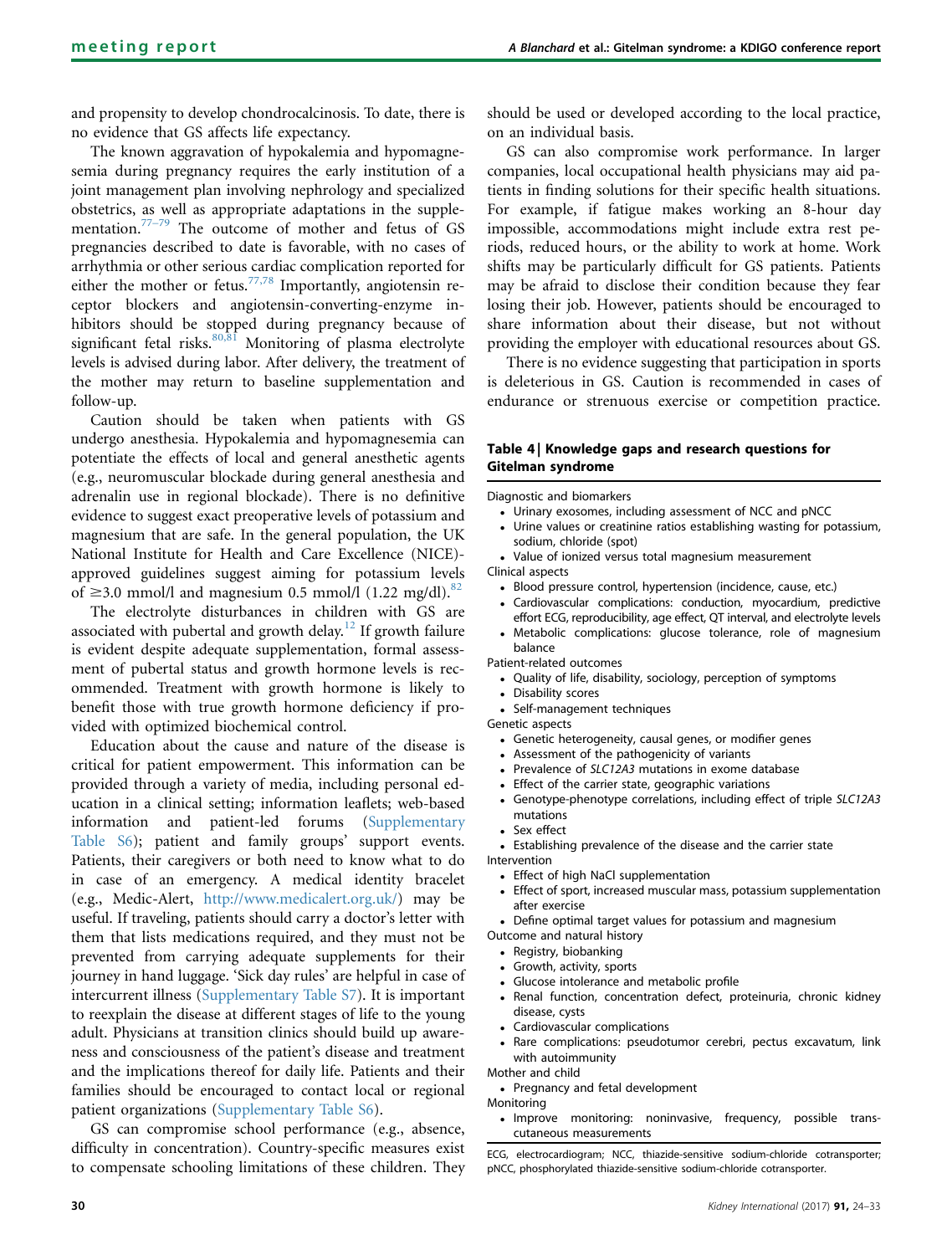<span id="page-7-0"></span>Volume depletion in particular should be prevented, and additional salt or electrolytes or both may help. In cases of history of cardiac manifestations or prolonged QT, a cardiology workup is advised.

#### Conclusion and perspectives

GS was first described in 1966, and its genetic basis was elucidated 30 years later. Despite a solid understanding of the underlying renal mechanism, the wide spectrum of clinical severity, ranging from incidental diagnosis in essentially asymptomatic patients to severe disability in others despite similar biochemical abnormalities, remains an enigma. A better understanding of the factors involved in this variability is critical to provide better treatments. Given the high numbers of incidental diagnoses, it is tempting to speculate that there may be significant underdiagnosis of GS. A list of identified knowledge gaps and proposals for a research agenda are provided in [Table 4](#page-6-0). As with essentially all rare diseases, support for evidence-based treatment in GS is limited at best. Most of the guidance provided in this conference output is based on clinical experience, observational studies or case reports and is therefore derived from low-grade evidence. We are fully aware that the guidance provided here will be revised with time. However, these recommendations represent our current state of knowledge and constitute an initial framework to enable clinical auditing and thus quality control for which future treatments can be compared and measured against.

#### **DISCLOSURE**

DHE declared having received speaker honoraria from Pfizer. NVAMK declared having received speaker honoraria from Seinen Congres Event Management and Nutricia GmBH and grant support from Eurenomics, Netherlands Organisation for Health Research and Development, and Dutch Kidney Foundation. MK declared having received consultancy fees from Alexion and Otsuka and speaker honoraria from Alexion. AB, D. Bockenhauer, D. Bolignano, LAC, EC, FEK, SHL, RVP, and OD declared no competing interests.

#### ACKNOWLEDGMENTS

We dedicate this report to the memory of Dr. Alberto Bettinelli, a leading clinical researcher on Bartter and Gitelman syndromes.

## SUPPLEMENTARY MATERIAL

#### Table S1. Conversion table.

Table S2. Normal ranges of urinary calcium-creatinine ratio in children.

Table S3. Foods rich in potassium, with glucose, magnesium, and caloric content.

Table S4. Magnesium content by various salts.

Table S5. Foods rich in magnesium, with glucose, potassium, and caloric content.

Table S6. List of web resources for patients with Gitelman syndrome. Table S7. Sick day rules.

Supplementary material is linked to the online version of the paper at [www.kidney-international.org](http://www.kidney-international.org).

#### REFERENCES

- 1. [Bettinelli A, Bianchetti MG, Girardin E, et al. Use of calcium excretion](http://refhub.elsevier.com/S0085-2538(16)30602-0/sref1) [values to distinguish two forms of primary renal tubular hypokalemic](http://refhub.elsevier.com/S0085-2538(16)30602-0/sref1) [alkalosis: Bartter and Gitelman syndromes.](http://refhub.elsevier.com/S0085-2538(16)30602-0/sref1) J Pediatr. 1992;120:38–43.
- 2. [Gitelman HJ, Graham JB, Welt LG. A new familial disorder characterized](http://refhub.elsevier.com/S0085-2538(16)30602-0/sref2) [by hypokalemia and hypomagnesemia.](http://refhub.elsevier.com/S0085-2538(16)30602-0/sref2) Trans Assoc Am Physicians. [1966;79:221](http://refhub.elsevier.com/S0085-2538(16)30602-0/sref2)–235.
- 3. [Hsu YJ, Yang SS, Chu NF, et al. Heterozygous mutations of the sodium](http://refhub.elsevier.com/S0085-2538(16)30602-0/sref3) [chloride cotransporter in Chinese children: prevalence and association](http://refhub.elsevier.com/S0085-2538(16)30602-0/sref3) with blood pressure. [Nephrol Dial Transplant](http://refhub.elsevier.com/S0085-2538(16)30602-0/sref3). 2009;24:1170-1175.
- 4. [Knoers NV, Levtchenko EN. Gitelman syndrome.](http://refhub.elsevier.com/S0085-2538(16)30602-0/sref4) Orphanet J Rare Dis. [2008;3:22](http://refhub.elsevier.com/S0085-2538(16)30602-0/sref4).
- 5. [Simon DB, Nelson-Williams C, Bia MJ, et al. Gitelman](http://refhub.elsevier.com/S0085-2538(16)30602-0/sref5)'s variant of Bartter's [syndrome, inherited hypokalaemic alkalosis, is caused by mutations in](http://refhub.elsevier.com/S0085-2538(16)30602-0/sref5) [the thiazide-sensitive Na-Cl cotransporter.](http://refhub.elsevier.com/S0085-2538(16)30602-0/sref5) Nat Genet. 1996;12:24–30.
- 6. [Takeuchi Y, Mishima E, Shima H, et al. Exonic mutations in the SLC12A3](http://refhub.elsevier.com/S0085-2538(16)30602-0/sref6) [gene cause exon skipping and premature termination in Gitelman](http://refhub.elsevier.com/S0085-2538(16)30602-0/sref6) syndrome. [J Am Soc Nephrol](http://refhub.elsevier.com/S0085-2538(16)30602-0/sref6). 2015;26:271–279.
- 7. [Vargas-Poussou R, Dahan K, Kahila D, et al. Spectrum of mutations in](http://refhub.elsevier.com/S0085-2538(16)30602-0/sref7) [Gitelman syndrome.](http://refhub.elsevier.com/S0085-2538(16)30602-0/sref7) J Am Soc Nephrol. 2011;22:693–703.
- 8. [Colussi G, Bettinelli A, Tedeschi S, et al. A thiazide test for the diagnosis](http://refhub.elsevier.com/S0085-2538(16)30602-0/sref8) [of renal tubular hypokalemic disorders.](http://refhub.elsevier.com/S0085-2538(16)30602-0/sref8) Clin J Am Soc Nephrol. 2007;2: [454](http://refhub.elsevier.com/S0085-2538(16)30602-0/sref8)–460.
- 9. [Jeck N, Schlingmann KP, Reinalter SC, et al. Salt handling in the distal](http://refhub.elsevier.com/S0085-2538(16)30602-0/sref9) [nephron: lessons learned from inherited human disorders.](http://refhub.elsevier.com/S0085-2538(16)30602-0/sref9) Am J Physiol [Regul Integr Comp Physiol](http://refhub.elsevier.com/S0085-2538(16)30602-0/sref9). 2005;288:R782–R795.
- 10. [Fukuyama S, Hiramatsu M, Akagi M, et al. Novel mutations of the](http://refhub.elsevier.com/S0085-2538(16)30602-0/sref10) [chloride channel Kb gene in two Japanese patients clinically diagnosed](http://refhub.elsevier.com/S0085-2538(16)30602-0/sref10) [as Bartter syndrome with hypocalciuria.](http://refhub.elsevier.com/S0085-2538(16)30602-0/sref10) J Clin Endocrinol Metab. 2004;89: 5847–[5850.](http://refhub.elsevier.com/S0085-2538(16)30602-0/sref10)
- 11. [Zelikovic I, Szargel R, Hawash A, et al. A novel mutation in the chloride](http://refhub.elsevier.com/S0085-2538(16)30602-0/sref11) [channel gene, CLCNKB, as a cause of Gitelman and Bartter syndromes.](http://refhub.elsevier.com/S0085-2538(16)30602-0/sref11) Kidney Int[. 2003;63:24](http://refhub.elsevier.com/S0085-2538(16)30602-0/sref11)–32.
- 12. [Riveira-Munoz E, Chang Q, Godefroid N, et al., for the Belgian Network](http://refhub.elsevier.com/S0085-2538(16)30602-0/sref12) [for Study of Gitelman Syndrome. Transcriptional and functional analyses](http://refhub.elsevier.com/S0085-2538(16)30602-0/sref12) [of SLC12A3 mutations: new clues for the pathogenesis of Gitelman](http://refhub.elsevier.com/S0085-2538(16)30602-0/sref12) syndrome. [J Am Soc Nephrol](http://refhub.elsevier.com/S0085-2538(16)30602-0/sref12). 2007;18:1271–1283.
- 13. [Cruz DN, Shaer AJ, Bia MJ, et al., for Yale Gitelman](http://refhub.elsevier.com/S0085-2538(16)30602-0/sref13)'s and Bartter's [Syndrome Collaborative Study Group. Gitelman](http://refhub.elsevier.com/S0085-2538(16)30602-0/sref13)'s syndrome revisited: an [evaluation of symptoms and health-related quality of life.](http://refhub.elsevier.com/S0085-2538(16)30602-0/sref13) Kidney Int. [2001;59:710](http://refhub.elsevier.com/S0085-2538(16)30602-0/sref13)–717.
- 14. [Pachulski RT, Lopez F, Sharaf R. Gitelman](http://refhub.elsevier.com/S0085-2538(16)30602-0/sref14)'s not-so-benign syndrome. N Engl J Med[. 2005;353:850](http://refhub.elsevier.com/S0085-2538(16)30602-0/sref14)–851.
- 15. [Peters M, Jeck N, Reinalter S, et al. Clinical presentation of genetically](http://refhub.elsevier.com/S0085-2538(16)30602-0/sref15) defi[ned patients with hypokalemic salt-losing tubulopathies.](http://refhub.elsevier.com/S0085-2538(16)30602-0/sref15) Am J Med. [2002;112:183](http://refhub.elsevier.com/S0085-2538(16)30602-0/sref15)–190.
- 16. [Lin SH, Cheng NL, Hsu YJ, Halperin ML. Intrafamilial phenotype variability](http://refhub.elsevier.com/S0085-2538(16)30602-0/sref16) [in patients with Gitelman syndrome having the same mutations in their](http://refhub.elsevier.com/S0085-2538(16)30602-0/sref16) [thiazide-sensitive sodium/chloride cotransporter.](http://refhub.elsevier.com/S0085-2538(16)30602-0/sref16) Am J Kidney Dis. [2004;43:304](http://refhub.elsevier.com/S0085-2538(16)30602-0/sref16)–312.
- 17. [Riveira-Munoz E, Chang Q, Bindels RJ, Devuyst O. Gitelman](http://refhub.elsevier.com/S0085-2538(16)30602-0/sref17)'s syndrome: [towards genotype-phenotype correlations?](http://refhub.elsevier.com/S0085-2538(16)30602-0/sref17) Pediatr Nephrol. 2007;22: 326–[332](http://refhub.elsevier.com/S0085-2538(16)30602-0/sref17).
- 18. [Tammaro F, Bettinelli A, Cattarelli D, et al. Early appearance of](http://refhub.elsevier.com/S0085-2538(16)30602-0/sref18) [hypokalemia in Gitelman syndrome.](http://refhub.elsevier.com/S0085-2538(16)30602-0/sref18) Pediatr Nephrol. 2010;25:2179–2182.
- 19. [Agus ZS. Hypomagnesemia.](http://refhub.elsevier.com/S0085-2538(16)30602-0/sref19) J Am Soc Nephrol. 1999;10:1616–1622. 20. [Elisaf M, Panteli K, Theodorou J, Siamopoulos KC. Fractional excretion of](http://refhub.elsevier.com/S0085-2538(16)30602-0/sref20)
- [magnesium in normal subjects and in patients with hypomagnesemia.](http://refhub.elsevier.com/S0085-2538(16)30602-0/sref20) Magnes Res[. 1997;10:315](http://refhub.elsevier.com/S0085-2538(16)30602-0/sref20)–320.
- 21. [Balavoine AS, Bataille P, Vanhille P, et al. Phenotype-genotype correlation](http://refhub.elsevier.com/S0085-2538(16)30602-0/sref21) [and follow-up in adult patients with hypokalaemia of renal origin](http://refhub.elsevier.com/S0085-2538(16)30602-0/sref21) [suggesting Gitelman syndrome.](http://refhub.elsevier.com/S0085-2538(16)30602-0/sref21) Eur J Endocrinol. 2011;165:665–673.
- 22. [Berry MR, Robinson C, Karet Frankl FE. Unexpected clinical sequelae of](http://refhub.elsevier.com/S0085-2538(16)30602-0/sref22) [Gitelman syndrome: hypertension in adulthood is common and females](http://refhub.elsevier.com/S0085-2538(16)30602-0/sref22) [have higher potassium requirements.](http://refhub.elsevier.com/S0085-2538(16)30602-0/sref22) Nephrol Dial Transplant. 2013;28: 1533–[1542.](http://refhub.elsevier.com/S0085-2538(16)30602-0/sref22)
- 23. [Jeck N, Konrad M, Peters M, et al. Mutations in the chloride channel](http://refhub.elsevier.com/S0085-2538(16)30602-0/sref23) [gene, CLCNKB, leading to a mixed Bartter-Gitelman phenotype.](http://refhub.elsevier.com/S0085-2538(16)30602-0/sref23) Pediatr Res[. 2000;48:754](http://refhub.elsevier.com/S0085-2538(16)30602-0/sref23)–758.
- 24. [Faguer S, Decramer S, Chassaing N, et al. Diagnosis, management, and](http://refhub.elsevier.com/S0085-2538(16)30602-0/sref24) [prognosis of HNF1B nephropathy in adulthood.](http://refhub.elsevier.com/S0085-2538(16)30602-0/sref24) Kidney Int. 2011;80: 768–[776](http://refhub.elsevier.com/S0085-2538(16)30602-0/sref24).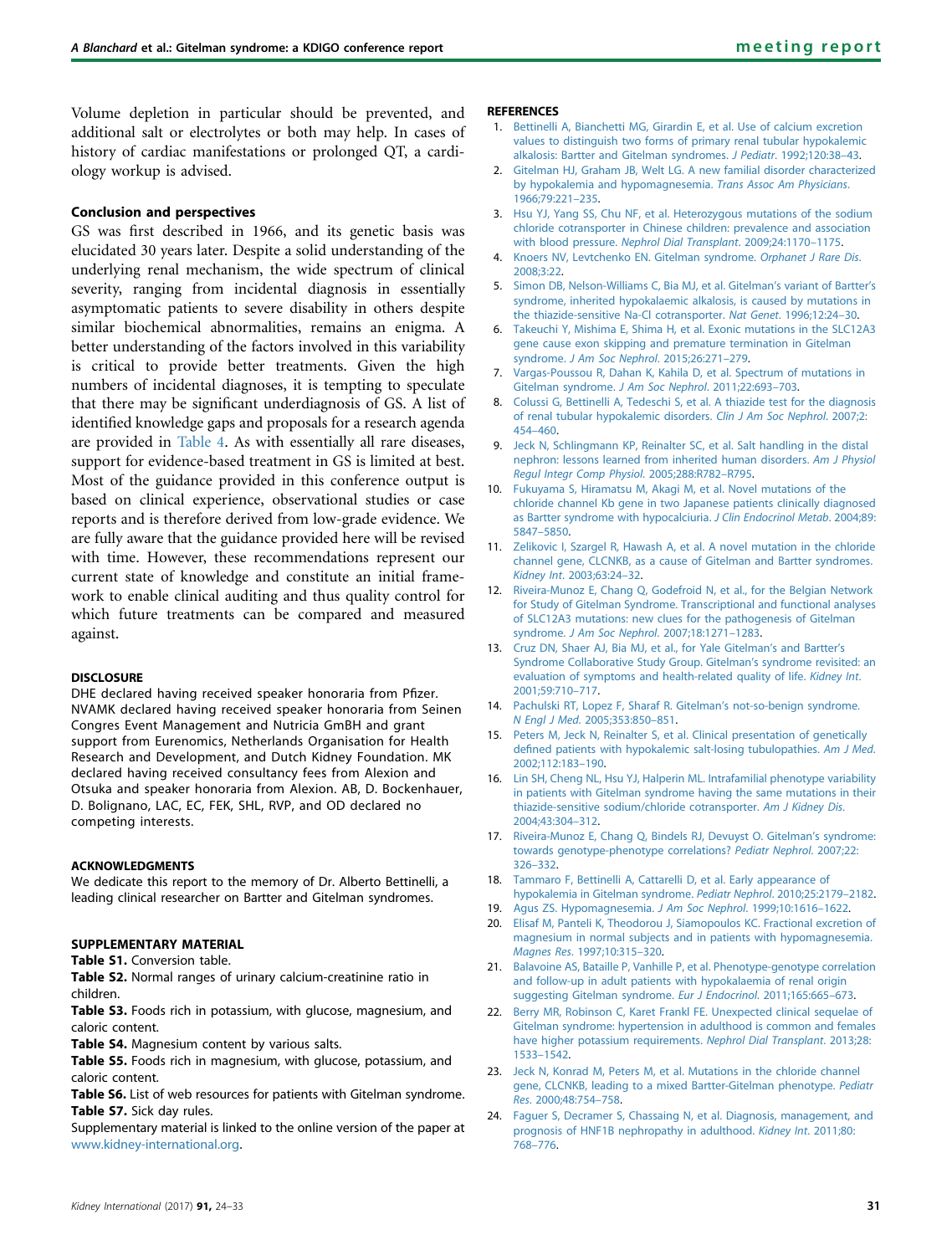- <span id="page-8-0"></span>25. [Adalat S, Woolf AS, Johnstone KA, et al. HNF1B mutations associate with](http://refhub.elsevier.com/S0085-2538(16)30602-0/sref25) [hypomagnesemia and renal magnesium wasting.](http://refhub.elsevier.com/S0085-2538(16)30602-0/sref25) J Am Soc Nephrol. [2009;20:1123](http://refhub.elsevier.com/S0085-2538(16)30602-0/sref25)–1131.
- 26. [Bockenhauer D, Feather S, Stanescu HC, et al. Epilepsy, ataxia,](http://refhub.elsevier.com/S0085-2538(16)30602-0/sref26) [sensorineural deafness, tubulopathy, and KCNJ10 mutations.](http://refhub.elsevier.com/S0085-2538(16)30602-0/sref26) N Engl J Med[. 2009;360:1960](http://refhub.elsevier.com/S0085-2538(16)30602-0/sref26)–1970.
- 27. [Gladziwa U, Schwarz R, Gitter AH, et al. Chronic hypokalaemia of adults:](http://refhub.elsevier.com/S0085-2538(16)30602-0/sref27) Gitelman'[s syndrome is frequent but classical Bartter](http://refhub.elsevier.com/S0085-2538(16)30602-0/sref27)'s syndrome is rare. [Nephrol Dial Transplant](http://refhub.elsevier.com/S0085-2538(16)30602-0/sref27). 1995;10:1607–1613.
- [Bates CM, Baum M, Quigley R. Cystic](http://refhub.elsevier.com/S0085-2538(16)30602-0/sref28) fibrosis presenting with hypokalemia [and metabolic alkalosis in a previously healthy adolescent.](http://refhub.elsevier.com/S0085-2538(16)30602-0/sref28) J Am Soc Nephrol[. 1997;8:352](http://refhub.elsevier.com/S0085-2538(16)30602-0/sref28)–355.
- 29. [Panichpisal K, Angulo-Pernett F, Selhi S, Nugent KM. Gitelman-like](http://refhub.elsevier.com/S0085-2538(16)30602-0/sref29) [syndrome after cisplatin therapy: a case report and literature review.](http://refhub.elsevier.com/S0085-2538(16)30602-0/sref29) [BMC Nephrol](http://refhub.elsevier.com/S0085-2538(16)30602-0/sref29). 2006;7:10.
- 30. [Kim YK, Song HC, Kim YS, Choi EJ. Acquired Gitelman syndrome.](http://refhub.elsevier.com/S0085-2538(16)30602-0/sref30) [Electrolyte Blood Press](http://refhub.elsevier.com/S0085-2538(16)30602-0/sref30). 2009;7:5–8.
- 31. [Persu A, Lafontaine JJ, Devuyst O. Chronic hypokalaemia in young](http://refhub.elsevier.com/S0085-2538(16)30602-0/sref31) women—[it is not always abuse of diuretics.](http://refhub.elsevier.com/S0085-2538(16)30602-0/sref31) Nephrol Dial Transplant. [1999;14:1021](http://refhub.elsevier.com/S0085-2538(16)30602-0/sref31)–1025.
- 32. [Schwarz C, Barisani T, Bauer E, Druml W. A woman with red eyes and](http://refhub.elsevier.com/S0085-2538(16)30602-0/sref32) [hypokalemia: a case of acquired Gitelman syndrome.](http://refhub.elsevier.com/S0085-2538(16)30602-0/sref32) Wien Klin Wochenschr[. 2006;118:239](http://refhub.elsevier.com/S0085-2538(16)30602-0/sref32)–242.
- 33. [Knoers NV. Gitelman syndrome.](http://refhub.elsevier.com/S0085-2538(16)30602-0/sref33) Adv Chronic Kidney Dis. 2006;13:148–154.
- 34. [Konrad M, Weber S. Recent advances in molecular genetics of hereditary](http://refhub.elsevier.com/S0085-2538(16)30602-0/sref34) [magnesium-losing disorders.](http://refhub.elsevier.com/S0085-2538(16)30602-0/sref34) J Am Soc Nephrol. 2003;14:249–260.
- 35. [Cruz DN, Simon DB, Nelson-Williams C, et al. Mutations in the Na-Cl](http://refhub.elsevier.com/S0085-2538(16)30602-0/sref35) [cotransporter reduce blood pressure in humans.](http://refhub.elsevier.com/S0085-2538(16)30602-0/sref35) Hypertension. 2001;37: 1458–[1464](http://refhub.elsevier.com/S0085-2538(16)30602-0/sref35).
- 36. [Punzi L, Calo L, Schiavon F, et al. Chondrocalcinosis is a feature of](http://refhub.elsevier.com/S0085-2538(16)30602-0/sref36) Gitelman's variant of Bartter'[s syndrome: a new look at the](http://refhub.elsevier.com/S0085-2538(16)30602-0/sref36) [hypomagnesemia associated with calcium pyrophosphate dihydrate](http://refhub.elsevier.com/S0085-2538(16)30602-0/sref36) [crystal deposition disease.](http://refhub.elsevier.com/S0085-2538(16)30602-0/sref36) Rev Rhum Engl Ed. 1998;65:571–574.
- 37. [Bourcier T, Blain P, Massin P, et al. Sclerochoroidal calci](http://refhub.elsevier.com/S0085-2538(16)30602-0/sref37)fication associated [with Gitelman syndrome.](http://refhub.elsevier.com/S0085-2538(16)30602-0/sref37) Am J Ophthalmol. 1999;128:767–768.
- 38. [Calo L, Punzi L, Semplicini A. Hypomagnesemia and chondrocalcinosis in](http://refhub.elsevier.com/S0085-2538(16)30602-0/sref38) Bartter's and Gitelman'[s syndrome: review of the pathogenetic](http://refhub.elsevier.com/S0085-2538(16)30602-0/sref38) mechanisms. [Am J Nephrol](http://refhub.elsevier.com/S0085-2538(16)30602-0/sref38). 2000;20:347–350.
- 39. [Hsu YJ, Yang SS, Cheng CJ, et al. Thiazide-sensitive Na](http://refhub.elsevier.com/S0085-2538(16)30602-0/sref39)+ [-Cl- cotransporter](http://refhub.elsevier.com/S0085-2538(16)30602-0/sref39) (NCC) gene inactivation results in increased duodenal  $Ca2+$  [absorption,](http://refhub.elsevier.com/S0085-2538(16)30602-0/sref39) [enhanced osteoblast differentiation and elevated bone mineral density.](http://refhub.elsevier.com/S0085-2538(16)30602-0/sref39) [J Bone Miner Res](http://refhub.elsevier.com/S0085-2538(16)30602-0/sref39). 2015;30:116–127.
- 40. [Nicolet-Barousse L, Blanchard A, Roux C, et al. Inactivation of the Na-Cl](http://refhub.elsevier.com/S0085-2538(16)30602-0/sref40) [co-transporter \(NCC\) gene is associated with high BMD through both](http://refhub.elsevier.com/S0085-2538(16)30602-0/sref40) [renal and bone mechanisms: analysis of patients with Gitelman](http://refhub.elsevier.com/S0085-2538(16)30602-0/sref40) [syndrome and Ncc null mice.](http://refhub.elsevier.com/S0085-2538(16)30602-0/sref40) J Bone Miner Res. 2005;20:799-808.
- 41. [Godefroid N, Riveira-Munoz E, Saint-Martin C, et al. A novel splicing](http://refhub.elsevier.com/S0085-2538(16)30602-0/sref41) [mutation in SLC12A3 associated with Gitelman syndrome and idiopathic](http://refhub.elsevier.com/S0085-2538(16)30602-0/sref41) [intracranial hypertension.](http://refhub.elsevier.com/S0085-2538(16)30602-0/sref41) Am J Kidney Dis. 2006;48:e73–e79.
- 42. [von Vigier RO, Ortisi MT, La Manna A, et al. Hypokalemic rhabdomyolysis](http://refhub.elsevier.com/S0085-2538(16)30602-0/sref42) [in congenital tubular disorders: a case series and a systematic review.](http://refhub.elsevier.com/S0085-2538(16)30602-0/sref42) [Pediatr Nephrol](http://refhub.elsevier.com/S0085-2538(16)30602-0/sref42). 2010;25:861–866.
- 43. [Bettinelli A, Tosetto C, Colussi G, et al. Electrocardiogram with prolonged](http://refhub.elsevier.com/S0085-2538(16)30602-0/sref43) [QT interval in Gitelman disease.](http://refhub.elsevier.com/S0085-2538(16)30602-0/sref43) Kidney Int. 2002;62:580–584.
- 44. [Foglia PE, Bettinelli A, Tosetto C, et al. Cardiac work up in primary renal](http://refhub.elsevier.com/S0085-2538(16)30602-0/sref44) [hypokalaemia-hypomagnesaemia \(Gitelman syndrome\).](http://refhub.elsevier.com/S0085-2538(16)30602-0/sref44) Nephrol Dial Transplant[. 2004;19:1398](http://refhub.elsevier.com/S0085-2538(16)30602-0/sref44)–1402.
- 45. [Scognamiglio R, Calo LA, Negut C, et al. Myocardial perfusion defects in](http://refhub.elsevier.com/S0085-2538(16)30602-0/sref45) [Bartter and Gitelman syndromes.](http://refhub.elsevier.com/S0085-2538(16)30602-0/sref45) Eur J Clin Invest. 2008;38:888–895.
- [Ren H, Qin L, Wang W, et al. Abnormal glucose metabolism and insulin](http://refhub.elsevier.com/S0085-2538(16)30602-0/sref46) [sensitivity in Chinese patients with Gitelman syndrome.](http://refhub.elsevier.com/S0085-2538(16)30602-0/sref46) Am J Nephrol. [2013;37:152](http://refhub.elsevier.com/S0085-2538(16)30602-0/sref46)–157.
- 47. [Calo LA, Maiolino G, Naso A, Davis PA. The association of systemic](http://refhub.elsevier.com/S0085-2538(16)30602-0/sref47) [oxidative stress with insulin resistance: mechanistic insights from studies in](http://refhub.elsevier.com/S0085-2538(16)30602-0/sref47) Bartter's and Gitelman's syndromes. [Clin Endocrinol \(Oxf\)](http://refhub.elsevier.com/S0085-2538(16)30602-0/sref47). 2015;83:994–995.
- 48. [Davis PA, Pagnin E, Semplicini A, et al. Insulin signaling, glucose](http://refhub.elsevier.com/S0085-2538(16)30602-0/sref48) [metabolism, and the angiotensin II signaling system: studies in](http://refhub.elsevier.com/S0085-2538(16)30602-0/sref48) Bartter's/Gitelman's syndromes. [Diabetes Care](http://refhub.elsevier.com/S0085-2538(16)30602-0/sref48). 2006;29:469–471.
- [Demoulin N, Aydin S, Cosyns JP, et al. Gitelman syndrome and glomerular](http://refhub.elsevier.com/S0085-2538(16)30602-0/sref49) proteinuria: a link between loss of [sodium-chloride cotransporter and](http://refhub.elsevier.com/S0085-2538(16)30602-0/sref49) podocyte dysfunction? Nephrol Dial Transplant[. 2014;29\(suppl 4\):iv117](http://refhub.elsevier.com/S0085-2538(16)30602-0/sref49)–iv120.
- 50. [Tseng MH, Yang SS, Hsu YJ, et al. Genotype, phenotype, and follow-up in](http://refhub.elsevier.com/S0085-2538(16)30602-0/sref50) [Taiwanese patients with salt-losing tubulopathy associated with](http://refhub.elsevier.com/S0085-2538(16)30602-0/sref50) SLC12A3 mutation. [J Clin Endocrinol Metab](http://refhub.elsevier.com/S0085-2538(16)30602-0/sref50). 2012;97:E1478–E1482.
- 51. [Walsh SB, Unwin E, Vargas-Poussou R, et al. Does hypokalaemia cause](http://refhub.elsevier.com/S0085-2538(16)30602-0/sref51) [nephropathy? An observational study of renal function in patients with](http://refhub.elsevier.com/S0085-2538(16)30602-0/sref51) [Bartter or Gitelman syndrome.](http://refhub.elsevier.com/S0085-2538(16)30602-0/sref51) QJM. 2011;104:939–944.
- 52. [Vigano C, Amoruso C, Barretta F, et al. Renal phosphate handling in](http://refhub.elsevier.com/S0085-2538(16)30602-0/sref52) Gitelman syndrome—[the results of a case-control study.](http://refhub.elsevier.com/S0085-2538(16)30602-0/sref52) Pediatr Nephrol. [2013;28:65](http://refhub.elsevier.com/S0085-2538(16)30602-0/sref52)–70.
- 53. Ji W, Foo JN, O'[Roak BJ, et al. Rare independent mutations in renal salt](http://refhub.elsevier.com/S0085-2538(16)30602-0/sref53) [handling genes contribute to blood pressure variation.](http://refhub.elsevier.com/S0085-2538(16)30602-0/sref53) Nat Genet. [2008;40:592](http://refhub.elsevier.com/S0085-2538(16)30602-0/sref53)–599.
- 54. [Lemmink HH, Knoers NV, Karolyi L, et al. Novel mutations in the thiazide](http://refhub.elsevier.com/S0085-2538(16)30602-0/sref54)[sensitive NaCl cotransporter gene in patients with Gitelman syndrome](http://refhub.elsevier.com/S0085-2538(16)30602-0/sref54) [with predominant localization to the C-terminal domain.](http://refhub.elsevier.com/S0085-2538(16)30602-0/sref54) Kidney Int. [1998;54:720](http://refhub.elsevier.com/S0085-2538(16)30602-0/sref54)–730.
- 55. Knoers NV, Devuyst O, Kamsteeg EJ. Clinical utility gene card for: Gitelman syndrome. Eur J Hum Genet. 2011;19: [http://dx.doi.org/10.1038/](http://dx.doi.org/10.1038/ejhg.2011014) [ejhg.2011014](http://dx.doi.org/10.1038/ejhg.2011014).
- 56. [Lo YF, Nozu K, Iijima K, et al. Recurrent deep intronic mutations in the](http://refhub.elsevier.com/S0085-2538(16)30602-0/sref56) [SLC12A3 gene responsible for Gitelman](http://refhub.elsevier.com/S0085-2538(16)30602-0/sref56)'s syndrome. Clin J Am Soc Nephrol[. 2011;6:630](http://refhub.elsevier.com/S0085-2538(16)30602-0/sref56)–639.
- 57. [Glaudemans B, Yntema HG, San-Cristobal P, et al. Novel NCC mutants](http://refhub.elsevier.com/S0085-2538(16)30602-0/sref57) [and functional analysis in a new cohort of patients with Gitelman](http://refhub.elsevier.com/S0085-2538(16)30602-0/sref57) syndrome. [Eur J Hum Genet](http://refhub.elsevier.com/S0085-2538(16)30602-0/sref57). 2012;20:263–270.
- 58. Arora S, Haverfi[eld E, Richard G, et al. Clinical and counseling experiences](http://refhub.elsevier.com/S0085-2538(16)30602-0/sref58) [of early adopters of whole exome sequencing.](http://refhub.elsevier.com/S0085-2538(16)30602-0/sref58) J Genet Couns. 2016;25: 337–[343](http://refhub.elsevier.com/S0085-2538(16)30602-0/sref58).
- 59. [Richards S, Aziz N, Bale S, et al., ACMG Laboratory Quality Assurance](http://refhub.elsevier.com/S0085-2538(16)30602-0/sref59) [Committee. Standards and guidelines for the interpretation of sequence](http://refhub.elsevier.com/S0085-2538(16)30602-0/sref59) [variants: a joint consensus recommendation of the American College of](http://refhub.elsevier.com/S0085-2538(16)30602-0/sref59) [Medical Genetics and Genomics and the Association for Molecular](http://refhub.elsevier.com/S0085-2538(16)30602-0/sref59) Pathology. Genet Med[. 2015;17:405](http://refhub.elsevier.com/S0085-2538(16)30602-0/sref59)–424.
- 60. [Devuyst O, Knoers NV, Remuzzi G, et al., for the Board of the Working](http://refhub.elsevier.com/S0085-2538(16)30602-0/sref60) [Group for Inherited Kidney Diseases of the European Renal Association](http://refhub.elsevier.com/S0085-2538(16)30602-0/sref60) [and European Dialysis and Transplant Association. Rare inherited kidney](http://refhub.elsevier.com/S0085-2538(16)30602-0/sref60) [diseases: challenges, opportunities, and perspectives.](http://refhub.elsevier.com/S0085-2538(16)30602-0/sref60) Lancet. 2014;383: 1844–[1859.](http://refhub.elsevier.com/S0085-2538(16)30602-0/sref60)
- 61. [Kim GH, Han JS. Therapeutic approach to hypokalemia.](http://refhub.elsevier.com/S0085-2538(16)30602-0/sref61) Nephron. [2002;92\(suppl 1\):28](http://refhub.elsevier.com/S0085-2538(16)30602-0/sref61)–32.
- 62. [Phillips DR, Ahmad KI, Waller SJ, et al. A serum potassium level above](http://refhub.elsevier.com/S0085-2538(16)30602-0/sref62) [10 mmol/l in a patient predisposed to hypokalemia.](http://refhub.elsevier.com/S0085-2538(16)30602-0/sref62) Nat Clin Pract Nephrol[. 2006;2:340](http://refhub.elsevier.com/S0085-2538(16)30602-0/sref62)–346.
- 63. [Huang CL, Kuo E. Mechanism of hypokalemia in magnesium de](http://refhub.elsevier.com/S0085-2538(16)30602-0/sref63)ficiency. [J Am Soc Nephrol](http://refhub.elsevier.com/S0085-2538(16)30602-0/sref63). 2007;18:2649–2652.
- 64. [Ranade VV, Somberg JC. Bioavailability and pharmacokinetics of](http://refhub.elsevier.com/S0085-2538(16)30602-0/sref64) [magnesium after administration of magnesium salts to humans.](http://refhub.elsevier.com/S0085-2538(16)30602-0/sref64) Am J Ther[. 2001;8:345](http://refhub.elsevier.com/S0085-2538(16)30602-0/sref64)–357.
- 65. Robinson CM, Karet Frankl FE. Magnesium lactate in the treatment of Gitelman syndrome: patient-reported outcomes [e-pub ahead of print]. Nephrol Dial Transplant. [http://dx.doi.org/10.1093/ndt/gfw019.](http://dx.doi.org/10.1093/ndt/gfw019) Accessed November 22, 2016.
- 66. [Colussi G, Rombola G, De Ferrari ME, et al. Correction of hypokalemia](http://refhub.elsevier.com/S0085-2538(16)30602-0/sref66) [with antialdosterone therapy in Gitelman](http://refhub.elsevier.com/S0085-2538(16)30602-0/sref66)'s syndrome. Am J Nephrol. [1994;14:127](http://refhub.elsevier.com/S0085-2538(16)30602-0/sref66)–135.
- 67. [Ito Y, Yoshida M, Nakayama M, et al. Eplerenone improved hypokalemia](http://refhub.elsevier.com/S0085-2538(16)30602-0/sref67) [in a patient with Gitelman](http://refhub.elsevier.com/S0085-2538(16)30602-0/sref67)'s syndrome. Intern Med. 2012;51:83–86.
- 68. [Brambilla G, Perotti M, Perra S, et al. It is never too late for a genetic](http://refhub.elsevier.com/S0085-2538(16)30602-0/sref68) [disease: a case of a 79-year-old man with persistent hypokalemia.](http://refhub.elsevier.com/S0085-2538(16)30602-0/sref68) J Nephrol[. 2013;26:594](http://refhub.elsevier.com/S0085-2538(16)30602-0/sref68)–598.
- 69. [Larkins N, Wallis M, McGillivray B, Mammen C. A severe phenotype of](http://refhub.elsevier.com/S0085-2538(16)30602-0/sref69) [Gitelman syndrome with increased prostaglandin excretion and](http://refhub.elsevier.com/S0085-2538(16)30602-0/sref69) [favorable response to indomethacin.](http://refhub.elsevier.com/S0085-2538(16)30602-0/sref69) Clin Kidney J. 2014;7:306–310.
- 70. [Liaw LC, Banerjee K, Coulthard MG. Dose related growth response](http://refhub.elsevier.com/S0085-2538(16)30602-0/sref70) [to indometacin in Gitelman syndrome.](http://refhub.elsevier.com/S0085-2538(16)30602-0/sref70) Arch Dis Child. 1999;81: 508–[510](http://refhub.elsevier.com/S0085-2538(16)30602-0/sref70).
- 71. [Mayan H, Gurevitz O, Farfel Z. Successful treatment by cyclooxyenase-2](http://refhub.elsevier.com/S0085-2538(16)30602-0/sref71) [inhibitor of refractory hypokalemia in a patient with Gitelman](http://refhub.elsevier.com/S0085-2538(16)30602-0/sref71)'s syndrome. [Clin Nephrol](http://refhub.elsevier.com/S0085-2538(16)30602-0/sref71). 2002;58:73–76.
- 72. [Morton A. Eplerenone in the treatment of Gitelman](http://refhub.elsevier.com/S0085-2538(16)30602-0/sref72)'s syndrome. Intern Med J[. 2008;38:377.](http://refhub.elsevier.com/S0085-2538(16)30602-0/sref72)
- 73. [Blanchard A, Vargas-Poussou R, Vallet M, et al. Indomethacin, amiloride,](http://refhub.elsevier.com/S0085-2538(16)30602-0/sref73) [or eplerenone for treating hypokalemia in Gitelman syndrome.](http://refhub.elsevier.com/S0085-2538(16)30602-0/sref73) J Am Soc Nephrol[. 2015;26:468](http://refhub.elsevier.com/S0085-2538(16)30602-0/sref73)–475.
- 74. [Zhang W, Doherty M, Pascual E, et al. EULAR recommendations for](http://refhub.elsevier.com/S0085-2538(16)30602-0/sref74) [calcium pyrophosphate deposition. Part II: management.](http://refhub.elsevier.com/S0085-2538(16)30602-0/sref74) Ann Rheum Dis. [2011;70:571](http://refhub.elsevier.com/S0085-2538(16)30602-0/sref74)–575.